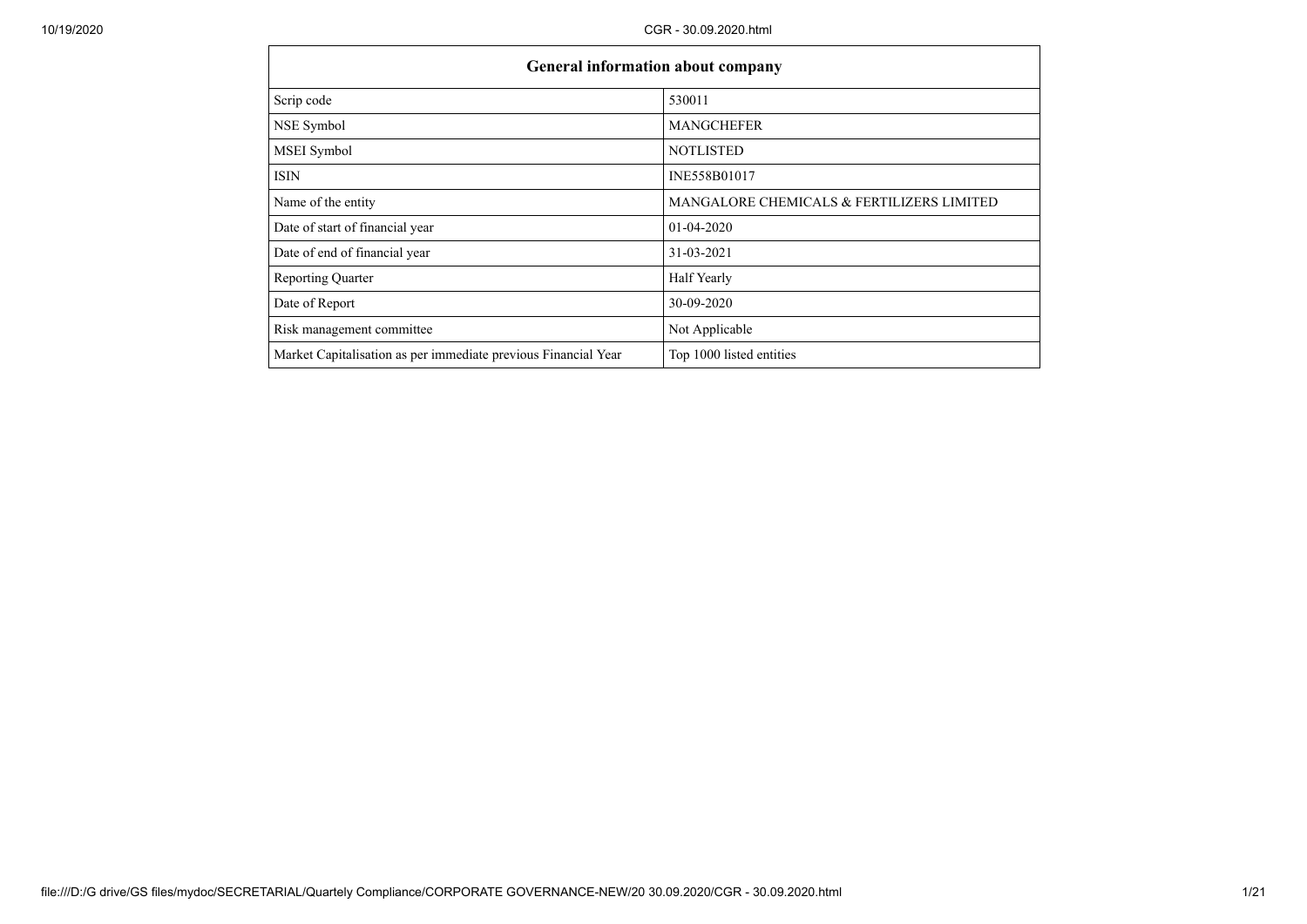|                |                                                                      | <b>Annexure I</b>                                              |            |            |                                                       |                                       |                            |                          |                                                                                                      |                                             |                                          |                                                          |                      |                                            |                                                                                                                                                |                                                                                                                                                                      |                                                                                                                                                                          |                                                                                                                                                                                                            |                                      |                                             |
|----------------|----------------------------------------------------------------------|----------------------------------------------------------------|------------|------------|-------------------------------------------------------|---------------------------------------|----------------------------|--------------------------|------------------------------------------------------------------------------------------------------|---------------------------------------------|------------------------------------------|----------------------------------------------------------|----------------------|--------------------------------------------|------------------------------------------------------------------------------------------------------------------------------------------------|----------------------------------------------------------------------------------------------------------------------------------------------------------------------|--------------------------------------------------------------------------------------------------------------------------------------------------------------------------|------------------------------------------------------------------------------------------------------------------------------------------------------------------------------------------------------------|--------------------------------------|---------------------------------------------|
|                |                                                                      | Annexure I to be submitted by listed entity on quarterly basis |            |            |                                                       |                                       |                            |                          |                                                                                                      |                                             |                                          |                                                          |                      |                                            |                                                                                                                                                |                                                                                                                                                                      |                                                                                                                                                                          |                                                                                                                                                                                                            |                                      |                                             |
|                |                                                                      | I. Composition of Board of Directors                           |            |            |                                                       |                                       |                            |                          |                                                                                                      |                                             |                                          |                                                          |                      |                                            |                                                                                                                                                |                                                                                                                                                                      |                                                                                                                                                                          |                                                                                                                                                                                                            |                                      |                                             |
|                | Disclosure of notes on composition of board of directors explanatory |                                                                |            |            |                                                       |                                       |                            |                          |                                                                                                      |                                             |                                          |                                                          |                      |                                            |                                                                                                                                                |                                                                                                                                                                      |                                                                                                                                                                          |                                                                                                                                                                                                            |                                      |                                             |
|                |                                                                      |                                                                |            |            |                                                       |                                       |                            |                          |                                                                                                      |                                             |                                          | Wether the listed entity has a Regular Chairperson   Yes |                      |                                            |                                                                                                                                                |                                                                                                                                                                      |                                                                                                                                                                          |                                                                                                                                                                                                            |                                      |                                             |
|                |                                                                      |                                                                |            |            |                                                       |                                       |                            |                          |                                                                                                      |                                             |                                          | Whether Chairperson is related to MD or CEO No           |                      |                                            |                                                                                                                                                |                                                                                                                                                                      |                                                                                                                                                                          |                                                                                                                                                                                                            |                                      |                                             |
| Sr             | Title<br>(Mr<br>Ms)                                                  | Name of the<br>Director                                        | PAN        | <b>DIN</b> | Category 1<br>of directors                            | Category 2<br>of directors            | Category 3<br>of directors | Date<br>of<br>Birth      | Whether<br>special<br>resolution<br>passed?<br>[Refer Reg.<br>$17(1A)$ of<br>Listing<br>Regulations] | Date of<br>passing<br>special<br>resolution | <b>Initial Date</b><br>of<br>appointment | Date of Re-<br>appointment                               | Date of<br>cessation | Tenure<br>of<br>director<br>(in<br>months) | No of<br>Directorship<br>in listed<br>entities<br>including<br>this listed<br>entity (Refer<br>Regulation<br>17A of<br>Listing<br>Regulations) | No of<br>Independent<br>Directorship<br>in listed<br>entities<br>including<br>this listed<br>entity<br>(Refer<br>Regulation<br>$17A(1)$ of<br>Listing<br>Regulations | Number of<br>memberships<br>in Audit/<br>Stakeholder<br>Committee(s)<br>including this<br>listed entity<br>(Refer<br>Regulation<br>$26(1)$ of<br>Listing<br>Regulations) | No of post<br>of<br>Chairperson<br>in Audit/<br>Stakeholder<br>Committee<br>neld in listed<br>entities<br>including<br>this listed<br>entity (Refer<br>Regulation<br>$26(1)$ of<br>Listing<br>Regulations) | Notes for<br>not<br>providing<br>PAN | Notes for<br>not<br>providing<br><b>DIN</b> |
| $\mathbf{1}$   | Mr                                                                   | <b>ARUN</b><br><b>DUGGAL</b>                                   | AEJPD7754D | 00024262   | Non-<br>Executive -<br>Independent<br>Director        | Not<br>Applicable                     | Shareholder<br>Director    | $01 -$<br>$10-$<br>1946  | <b>NA</b>                                                                                            |                                             | 29-09-2015                               | 19-10-2015                                               | $28-09-$<br>2020     | 60                                         | 2                                                                                                                                              | 2                                                                                                                                                                    | $\boldsymbol{\varLambda}$                                                                                                                                                | $\mathbf{0}$                                                                                                                                                                                               |                                      |                                             |
| $\overline{c}$ | Mr                                                                   | N SURESH<br><b>KRISHNAN</b>                                    | AALPK2725K | 00021965   | Executive<br>Director                                 | Not<br>Applicable                     | $\mbox{MD}$                | $03 -$<br>$06 -$<br>1964 | <b>NA</b>                                                                                            |                                             | 29-09-2015                               | 01-01-2016                                               |                      |                                            | $\overline{c}$                                                                                                                                 | $\mathbf{0}$                                                                                                                                                         | 3                                                                                                                                                                        | $\mathbf{0}$                                                                                                                                                                                               |                                      |                                             |
| $\mathbf{3}$   | Mr                                                                   | <b>AKSHAY</b><br><b>PODDAR</b>                                 | AFUPP0096C | 00008686   | Non-<br>Executive -<br>Non<br>Independent<br>Director | Chairperson<br>related to<br>Promoter |                            | $20 -$<br>$07 -$<br>1976 | NA                                                                                                   |                                             | 29-09-2015                               | 29-09-2020                                               |                      |                                            | 6                                                                                                                                              | $\theta$                                                                                                                                                             | $\overline{2}$                                                                                                                                                           |                                                                                                                                                                                                            |                                      |                                             |
| $\overline{4}$ | Mr                                                                   | D A<br>PRASANNA                                                | AAGPP4040F | 0025337    | Non-<br>Executive -<br>Independent<br>Director        | Not<br>Applicable                     | Shareholder<br>Director    | $03 -$<br>$10-$<br>1948  | <b>NA</b>                                                                                            |                                             | 06-05-2016                               | 06-05-2016                                               |                      | 60                                         |                                                                                                                                                | $\mathbf{1}$                                                                                                                                                         |                                                                                                                                                                          | $\mathbf{1}$                                                                                                                                                                                               |                                      |                                             |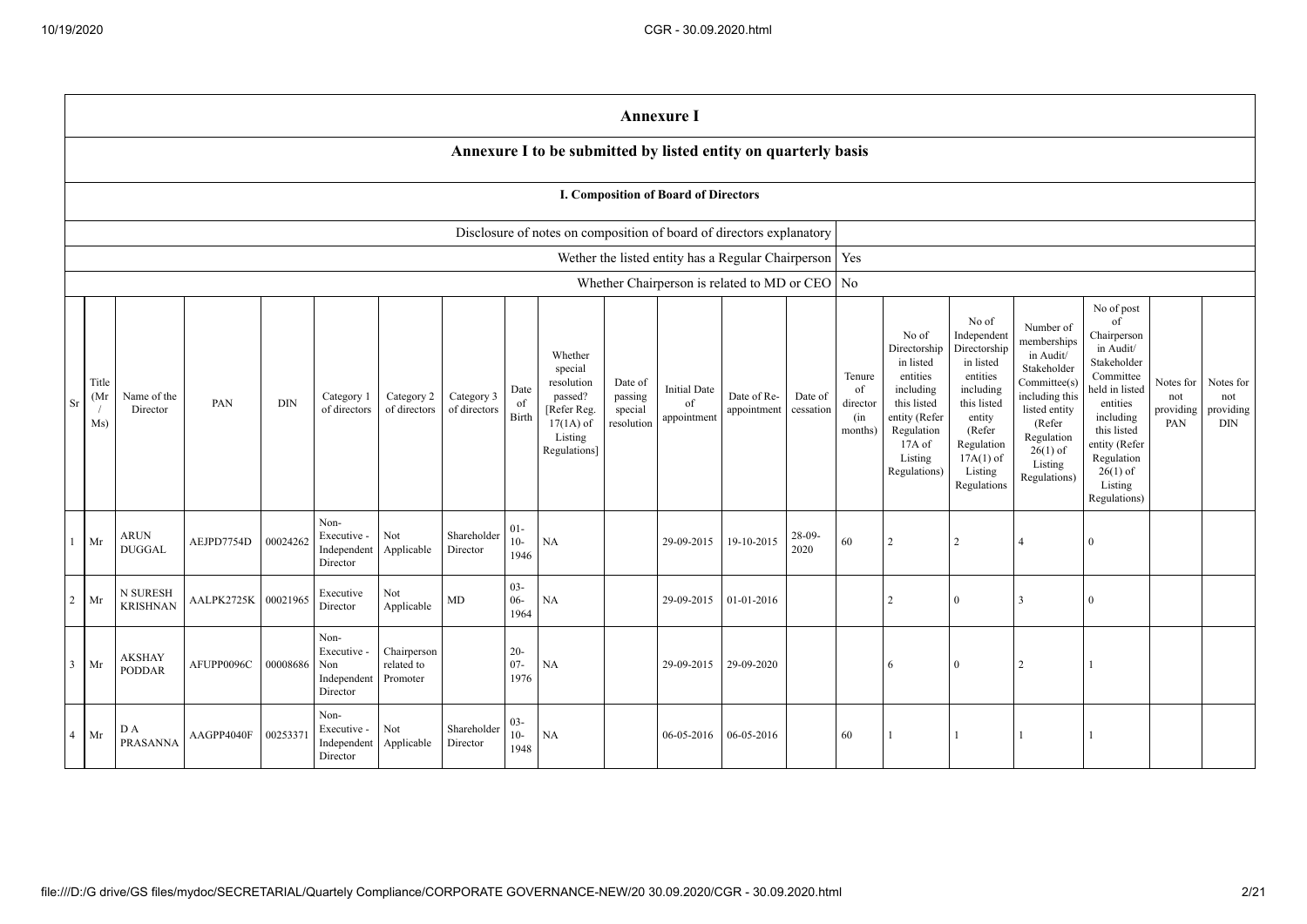$\Gamma$ 

|                 |                     |                                     |                     |          |                                                       |                               |                            |                          | <b>I. Composition of Board of Directors</b>                                                          |                                             |                                          |                            |                      |                                            |                                                                                                                                                |                                                                                                                                                                      |                                                                                                                                                                          |                                                                                                                                                             |
|-----------------|---------------------|-------------------------------------|---------------------|----------|-------------------------------------------------------|-------------------------------|----------------------------|--------------------------|------------------------------------------------------------------------------------------------------|---------------------------------------------|------------------------------------------|----------------------------|----------------------|--------------------------------------------|------------------------------------------------------------------------------------------------------------------------------------------------|----------------------------------------------------------------------------------------------------------------------------------------------------------------------|--------------------------------------------------------------------------------------------------------------------------------------------------------------------------|-------------------------------------------------------------------------------------------------------------------------------------------------------------|
|                 |                     |                                     |                     |          |                                                       |                               |                            |                          | Disclosure of notes on composition of board of directors explanatory                                 |                                             |                                          |                            |                      |                                            |                                                                                                                                                |                                                                                                                                                                      |                                                                                                                                                                          |                                                                                                                                                             |
|                 |                     |                                     |                     |          |                                                       |                               |                            |                          | Wether the listed entity has a Regular Chairperson                                                   |                                             |                                          |                            |                      |                                            |                                                                                                                                                |                                                                                                                                                                      |                                                                                                                                                                          |                                                                                                                                                             |
| <b>Sr</b>       | Title<br>(Mr<br>Ms) | Name of the<br>Director             | PAN                 | DIN      | Category 1<br>of directors                            | Category 2<br>of<br>directors | Category 3<br>of directors | Date<br>of<br>Birth      | Whether<br>special<br>resolution<br>passed?<br>[Refer Reg.<br>$17(1A)$ of<br>Listing<br>Regulations] | Date of<br>passing<br>special<br>resolution | <b>Initial Date</b><br>of<br>appointment | Date of Re-<br>appointment | Date of<br>cessation | Tenure<br>of<br>director<br>(in<br>months) | No of<br>Directorship<br>in listed<br>entities<br>including<br>this listed<br>entity (Refer<br>Regulation<br>17A of<br>Listing<br>Regulations) | No of<br>Independent<br>Directorship<br>in listed<br>entities<br>including<br>this listed<br>entity<br>(Refer<br>Regulation<br>$17A(1)$ of<br>Listing<br>Regulations | Number of<br>memberships<br>in Audit/<br>Stakeholder<br>Committee(s)<br>including this<br>listed entity<br>(Refer<br>Regulation<br>$26(1)$ of<br>Listing<br>Regulations) | No of<br>of<br>Chairp<br>in Au<br>Stakeh <sub>®</sub><br>Comm<br>held in<br>entiti<br>includ<br>this lis<br>entity (<br>Regula<br>26(1)<br>Listi<br>Regulat |
|                 | $5$ Mr              | <b>SUNIL</b><br><b>SETHY</b>        | ABTPS5430L          | 00244104 | Non-<br>Executive -<br>Non<br>Independent<br>Director | Not<br>Applicable             |                            | $27 -$<br>$03 -$<br>1951 | NA                                                                                                   |                                             | 29-07-2017                               | 29-07-2017                 | $31 - 07 -$<br>2020  |                                            | $\mathbf{0}$                                                                                                                                   | $\Omega$                                                                                                                                                             | $\mathbf{0}$                                                                                                                                                             | $\Omega$                                                                                                                                                    |
|                 | $6$ Mr              | K<br>PRABHAKAR<br><b>RAO</b>        | AALPR0847D          | 00898513 | Executive<br>Director                                 | Not<br>Applicable             |                            | $02 -$<br>$07 -$<br>1955 | NA                                                                                                   |                                             | 01-08-2017                               | 01-08-2020                 |                      |                                            |                                                                                                                                                | $\Omega$                                                                                                                                                             | $\bf{0}$                                                                                                                                                                 | $\mathbf{0}$                                                                                                                                                |
| $7\phantom{.0}$ | Mrs                 | <b>RITA MENON</b>                   | AGBPM3708N 00064714 |          | Non-<br>Executive -<br>Independent<br>Director        | Not<br>Applicable             | Shareholder<br>Director    | $25 -$<br>$12 -$<br>1951 | NA                                                                                                   |                                             | 29-07-2017                               | 29-07-2020                 |                      | 36                                         |                                                                                                                                                |                                                                                                                                                                      |                                                                                                                                                                          | $\Omega$                                                                                                                                                    |
| 8               | Mr                  | <b>DIPANKAR</b><br><b>CHATTERJI</b> | ACLPC0912G          | 00031256 | Non-<br>Executive -<br>Independent<br>Director        | Not<br>Applicable             | Shareholder<br>Director    | $23 -$<br>$08 -$<br>1948 | <b>NA</b>                                                                                            |                                             | 14-05-2019                               | 14-05-2019                 |                      | 36                                         | 6                                                                                                                                              | 6                                                                                                                                                                    | 5                                                                                                                                                                        | $\overline{4}$                                                                                                                                              |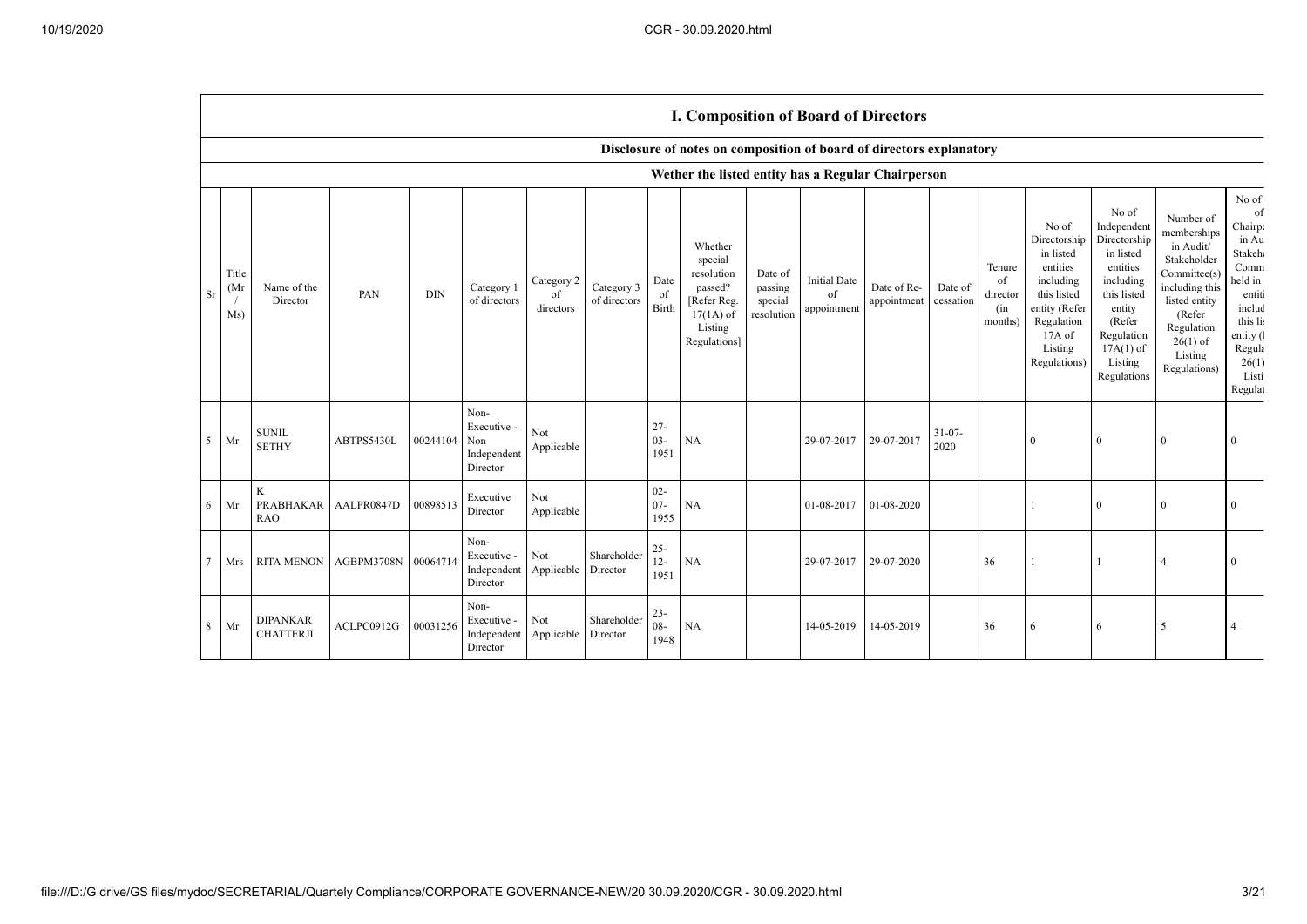|    |                                   |                                                                      |            |            |                                                |                               |                            |                         | <b>I. Composition of Board of Directors</b>                                                          |                                             |                                          |                            |                      |                                            |                                                                                                                                                |                                                                                                                                                                      |                                                                                                                                                                          |                                                                                                                                                                                                            |
|----|-----------------------------------|----------------------------------------------------------------------|------------|------------|------------------------------------------------|-------------------------------|----------------------------|-------------------------|------------------------------------------------------------------------------------------------------|---------------------------------------------|------------------------------------------|----------------------------|----------------------|--------------------------------------------|------------------------------------------------------------------------------------------------------------------------------------------------|----------------------------------------------------------------------------------------------------------------------------------------------------------------------|--------------------------------------------------------------------------------------------------------------------------------------------------------------------------|------------------------------------------------------------------------------------------------------------------------------------------------------------------------------------------------------------|
|    |                                   | Disclosure of notes on composition of board of directors explanatory |            |            |                                                |                               |                            |                         |                                                                                                      |                                             |                                          |                            |                      |                                            |                                                                                                                                                |                                                                                                                                                                      |                                                                                                                                                                          |                                                                                                                                                                                                            |
|    |                                   | Wether the listed entity has a Regular Chairperson                   |            |            |                                                |                               |                            |                         |                                                                                                      |                                             |                                          |                            |                      |                                            |                                                                                                                                                |                                                                                                                                                                      |                                                                                                                                                                          |                                                                                                                                                                                                            |
| Sr | Title<br>(M <sub>I</sub> )<br>Ms) | Name of<br>the<br>Director                                           | PAN        | <b>DIN</b> | Category 1<br>of directors                     | Category 2<br>of<br>directors | Category 3<br>of directors | Date<br>of<br>Birth     | Whether<br>special<br>resolution<br>passed?<br>[Refer Reg.<br>$17(1A)$ of<br>Listing<br>Regulations] | Date of<br>passing<br>special<br>resolution | <b>Initial Date</b><br>of<br>appointment | Date of Re-<br>appointment | Date of<br>cessation | Tenure<br>of<br>director<br>(in<br>months) | No of<br>Directorship<br>in listed<br>entities<br>including<br>this listed<br>entity (Refer<br>Regulation<br>17A of<br>Listing<br>Regulations) | No of<br>Independent<br>Directorship<br>in listed<br>entities<br>including<br>this listed<br>entity<br>(Refer<br>Regulation<br>$17A(1)$ of<br>Listing<br>Regulations | Number of<br>memberships<br>in Audit/<br>Stakeholder<br>Committee(s)<br>including this<br>listed entity<br>(Refer<br>Regulation<br>$26(1)$ of<br>Listing<br>Regulations) | No of post<br>ΩŤ<br>Chairperson<br>in Audit/<br>Stakeholder<br>Committee<br>held in listed<br>entities<br>including<br>this listed<br>entity (Refer<br>Regulation<br>$26(1)$ of<br>Listing<br>Regulations) |
| 9  | Mr                                | <b>SHASHI</b><br><b>KANT</b><br><b>SHARMA</b>                        | AAAPS2188M | 03281847   | Non-<br>Executive -<br>Independent<br>Director | Not<br>Applicable Director    | Shareholder                | $25 -$<br>$09-$<br>1952 | NA                                                                                                   |                                             | 12-08-2019                               | 12-08-2019                 | $15-09-$<br>2020     | 36                                         |                                                                                                                                                |                                                                                                                                                                      |                                                                                                                                                                          |                                                                                                                                                                                                            |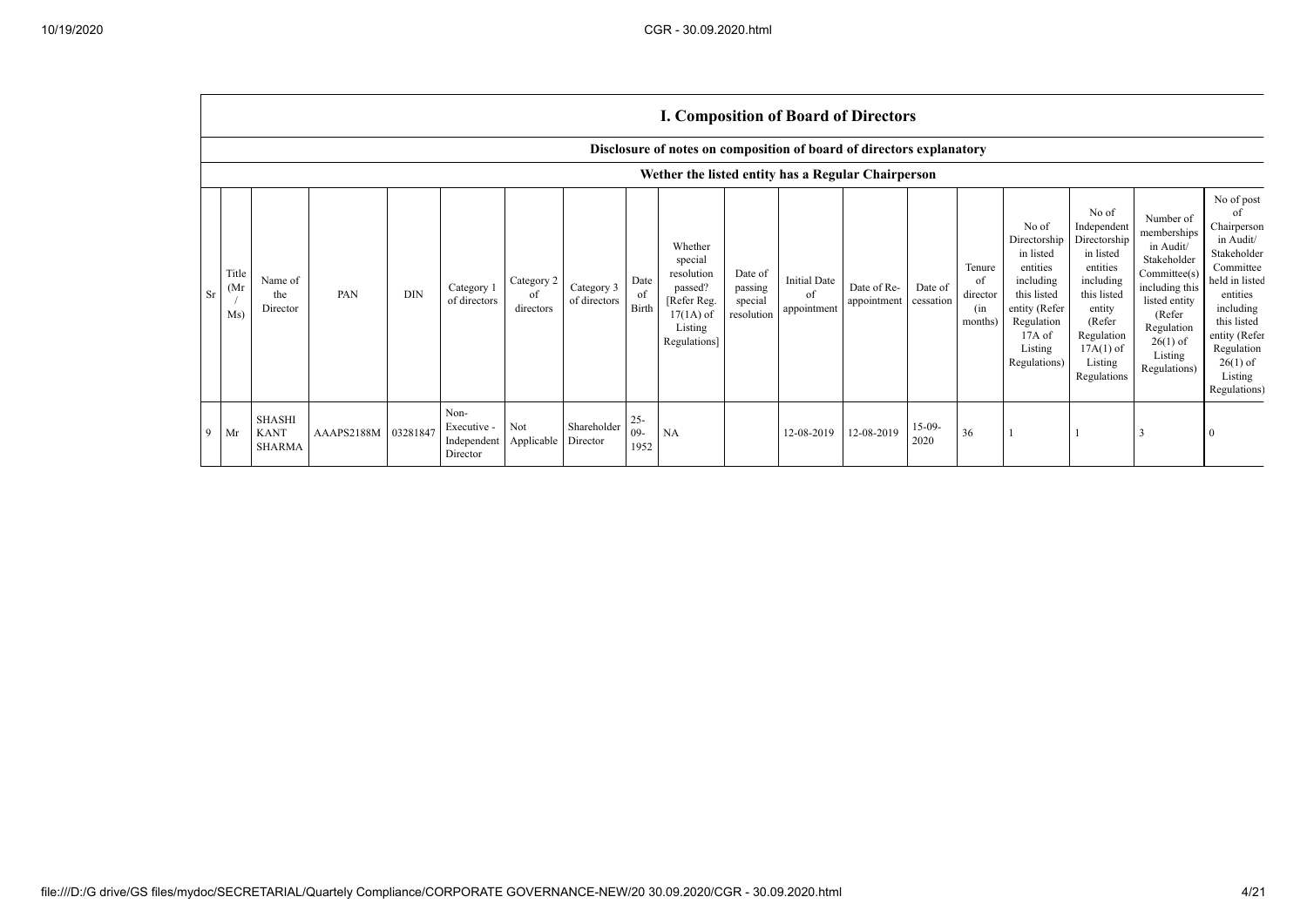|                | <b>Audit Committee Details</b> |                                     |                                                       |                            |                        |                      |         |
|----------------|--------------------------------|-------------------------------------|-------------------------------------------------------|----------------------------|------------------------|----------------------|---------|
|                |                                |                                     | Whether the Audit Committee has a Regular Chairperson |                            | Yes                    |                      |         |
| Sr             | <b>DIN</b><br>Number           | Name of Committee<br>members        | Category 1 of directors                               | Category 2 of<br>directors | Date of<br>Appointment | Date of<br>Cessation | Remarks |
|                | 00031256                       | <b>DIPANKAR</b><br><b>CHATTERJI</b> | Non-Executive - Independent<br>Director               | Chairperson                | 14-05-2019             |                      |         |
| $\overline{2}$ | 00064714                       | <b>RITA MENON</b>                   | Non-Executive - Independent<br>Director               | Member                     | 14-05-2019             |                      |         |
| 3              | 00253371                       | <b>DA PRASANNA</b>                  | Non-Executive - Independent<br>Director               | Member                     | 06-05-2016             |                      |         |
| 4              | 00024262                       | <b>ARUN DUGGAL</b>                  | Non-Executive - Independent<br>Director               | Member                     | 22-02-2016             | 28-09-2020           |         |
| 5              | 00244104                       | <b>SUNIL SETHY</b>                  | Non-Executive - Non<br>Independent Director           | Member                     | 29-07-2017             | 31-07-2020           |         |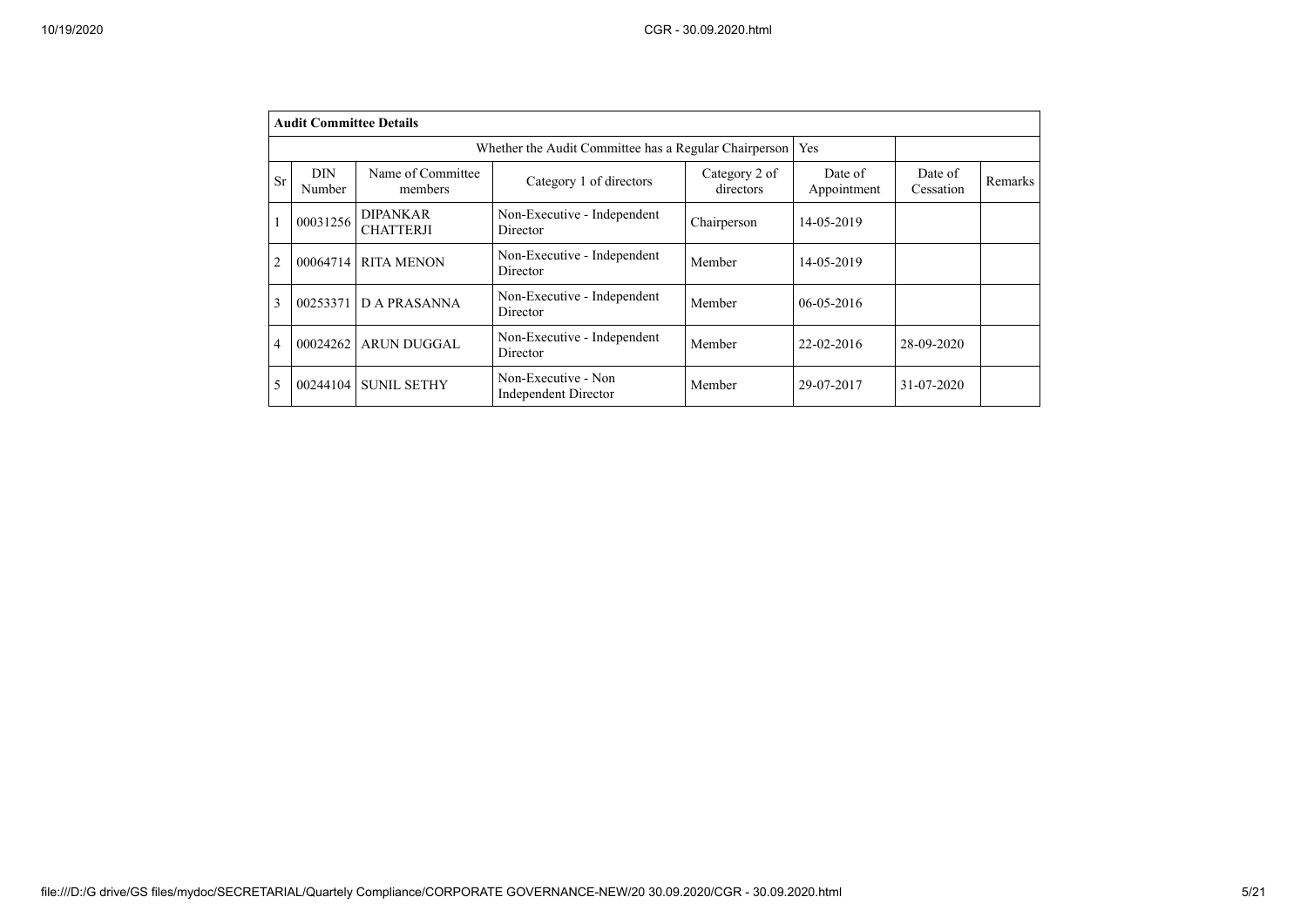|    |                             | Nomination and remuneration committee                                                                           |                                                                             |             |                  |            |         |
|----|-----------------------------|-----------------------------------------------------------------------------------------------------------------|-----------------------------------------------------------------------------|-------------|------------------|------------|---------|
|    |                             |                                                                                                                 | Whether the Nomination and remuneration committee has a Regular Chairperson |             | Yes              |            |         |
| Sr | <b>DIN</b><br><b>Number</b> | Name of Committee<br>Category 2 of<br>Date of<br>Category 1 of directors<br>directors<br>Appointment<br>members |                                                                             |             |                  |            | Remarks |
|    | 00253371                    | D A PRASANNA                                                                                                    | Non-Executive - Independent<br>Director                                     | Chairperson | $06 - 05 - 2016$ |            |         |
| 2  | 00024262                    | ARUN DUGGAL                                                                                                     | Non-Executive - Independent<br>Director                                     | Member      | 21-07-2017       | 28-09-2020 |         |
| 3  | 00031256                    | <b>DIPANKAR</b><br><b>CHATTERJI</b>                                                                             | Non-Executive - Independent<br>Director                                     | Member      | 14-05-2019       |            |         |
| 4  | 00244104                    | <b>SUNIL SETHY</b>                                                                                              | Non-Executive - Non<br>Independent Director                                 | Member      | 29-07-2017       | 31-07-2020 |         |
| 5  | 00008686                    | <b>AKSHAY PODDAR</b>                                                                                            | Non-Executive - Non<br><b>Independent Director</b>                          | Member      | 29-09-2020       |            |         |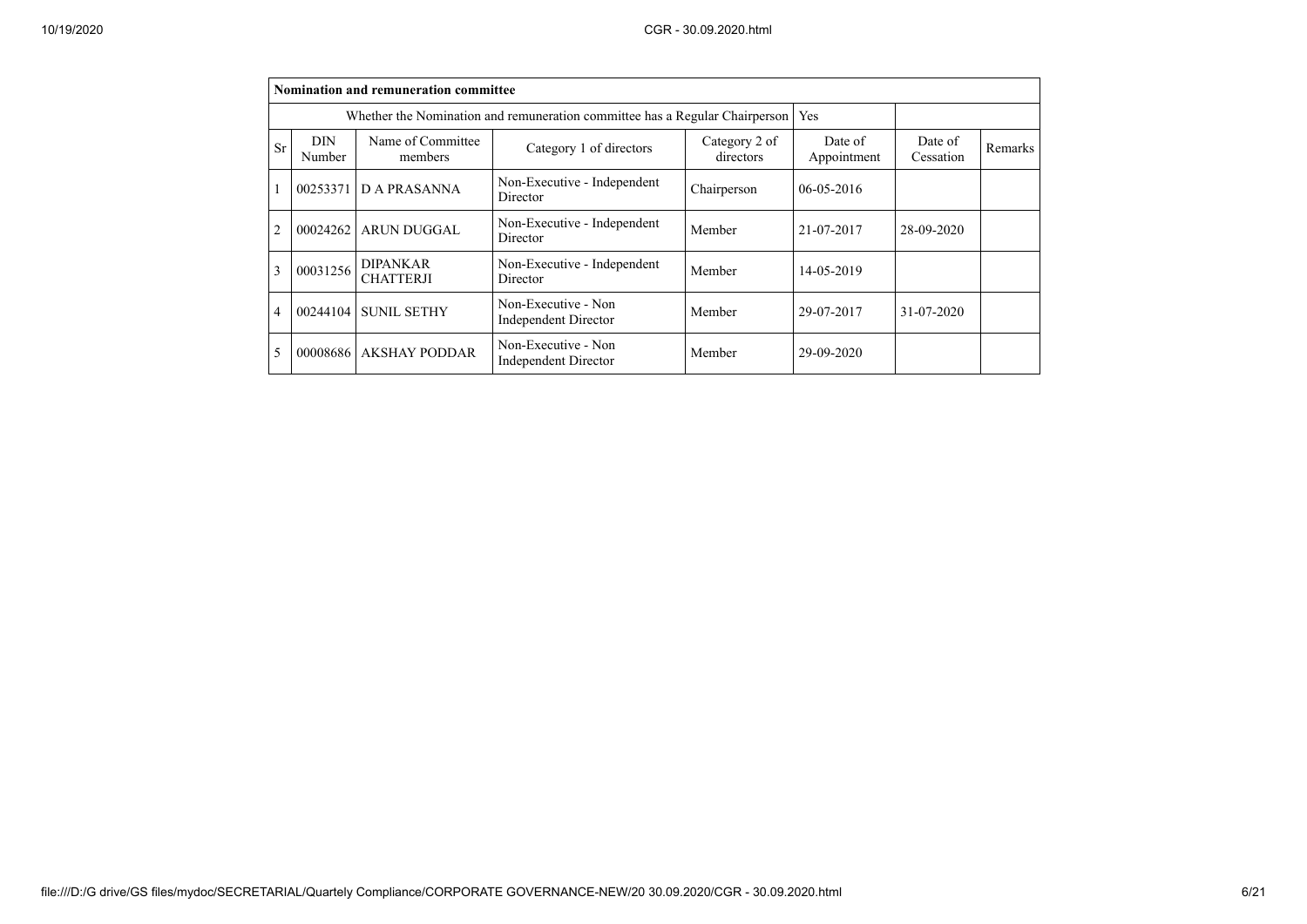|                | <b>Stakeholders Relationship Committee</b>                                                                    |                                                                           |                                         |             |                        |                      |                              |  |  |  |
|----------------|---------------------------------------------------------------------------------------------------------------|---------------------------------------------------------------------------|-----------------------------------------|-------------|------------------------|----------------------|------------------------------|--|--|--|
|                |                                                                                                               | Whether the Stakeholders Relationship Committee has a Regular Chairperson | Yes                                     |             |                        |                      |                              |  |  |  |
| Sr             | Name of Committee<br><b>DIN</b><br>Category 2 of<br>Category 1 of directors<br>directors<br>Number<br>members |                                                                           |                                         |             | Date of<br>Appointment | Date of<br>Cessation | Remarks                      |  |  |  |
|                | 00253371                                                                                                      | <b>DA PRASANNA</b>                                                        | Non-Executive - Independent<br>Director | Chairperson | $06 - 05 - 2016$       |                      | Textual<br>Information $(1)$ |  |  |  |
| $\overline{2}$ | 00064714                                                                                                      | <b>RITA MENON</b>                                                         | Non-Executive - Independent<br>Director | Member      | 14-05-2019             |                      |                              |  |  |  |
| 3              | 00031256                                                                                                      | <b>DIPANKAR</b><br><b>CHATTERJI</b>                                       | Non-Executive - Independent<br>Director | Member      | 14-05-2019             |                      |                              |  |  |  |
| 4              | 00021965                                                                                                      | <b>N SURESH</b><br><b>KRISHNAN</b>                                        | <b>Executive Director</b>               | Member      | 19-10-2015             |                      |                              |  |  |  |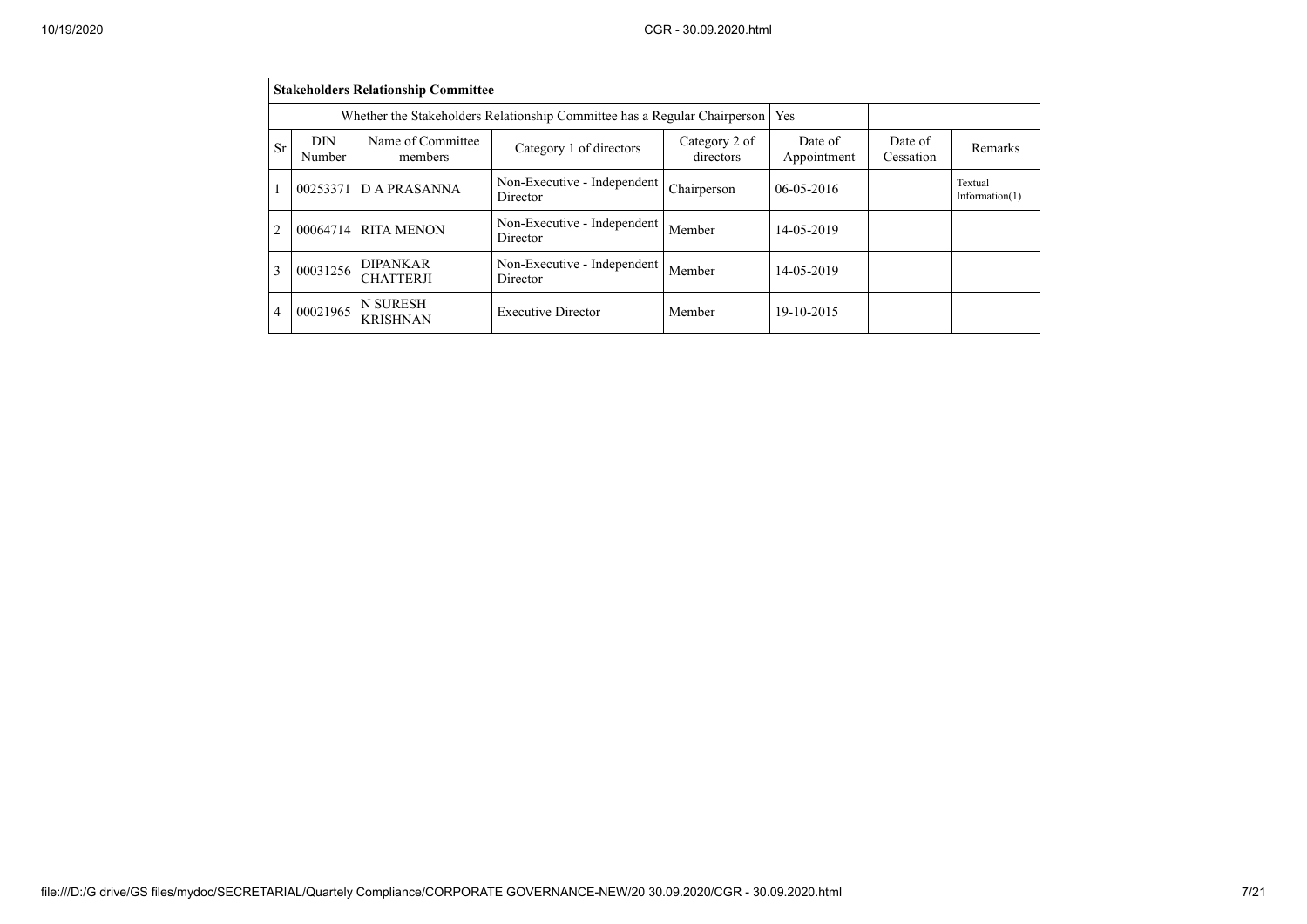|                        | <b>Sr Text Block</b>                                                                                                             |
|------------------------|----------------------------------------------------------------------------------------------------------------------------------|
| Textual Information(1) | Mr. D.A.Prasanna was appointed as a member of the committee on 06.05.2016 and designated as a<br>Chairperson w.e.f. $14.05.2019$ |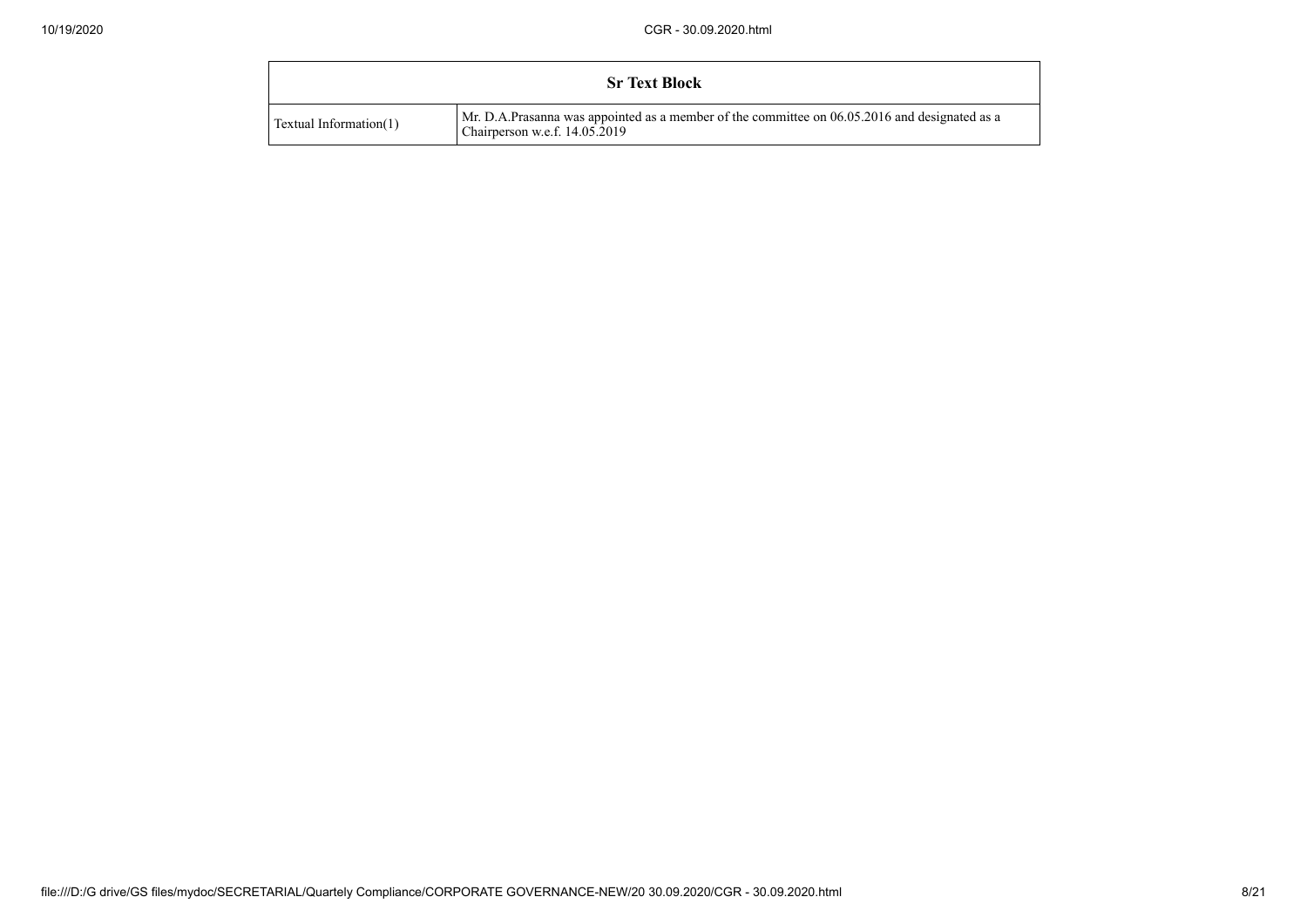|     | <b>Risk Management Committee</b>                                |                              |                            |                            |                        |                      |         |  |  |  |  |
|-----|-----------------------------------------------------------------|------------------------------|----------------------------|----------------------------|------------------------|----------------------|---------|--|--|--|--|
|     | Whether the Risk Management Committee has a Regular Chairperson |                              |                            |                            |                        |                      |         |  |  |  |  |
| -Sr | DIN<br>Number                                                   | Name of Committee<br>members | Category 1 of<br>directors | Category 2 of<br>directors | Date of<br>Appointment | Date of<br>Cessation | Remarks |  |  |  |  |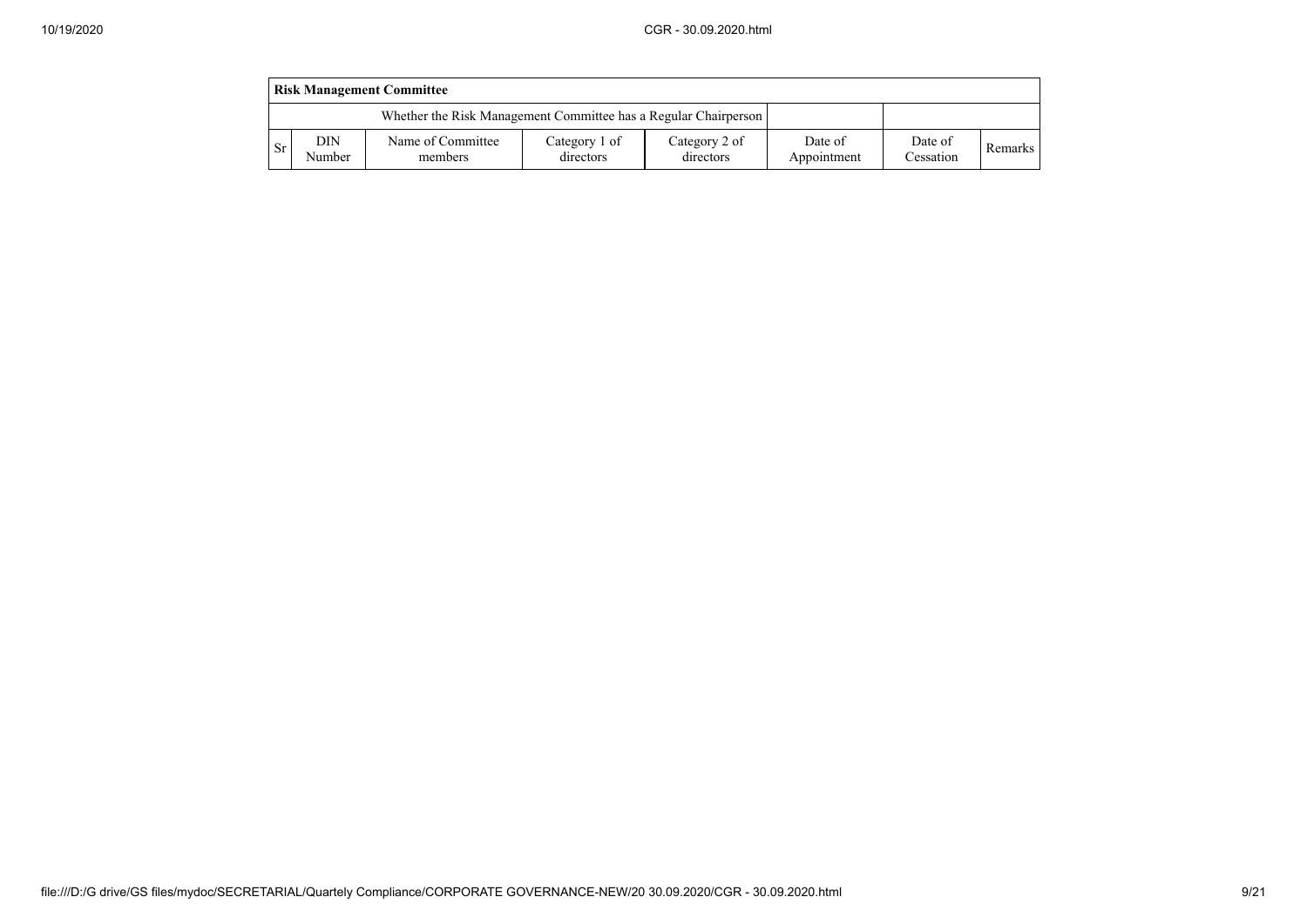|    | <b>Corporate Social Responsibility Committee</b>                                                              |                                                                                 |                                         |             |                  |                      |                              |  |  |  |
|----|---------------------------------------------------------------------------------------------------------------|---------------------------------------------------------------------------------|-----------------------------------------|-------------|------------------|----------------------|------------------------------|--|--|--|
|    |                                                                                                               | Whether the Corporate Social Responsibility Committee has a Regular Chairperson |                                         | Yes         |                  |                      |                              |  |  |  |
| Sr | Name of Committee<br><b>DIN</b><br>Category 2 of<br>Category 1 of directors<br>directors<br>Number<br>members |                                                                                 |                                         |             |                  | Date of<br>Cessation | Remarks                      |  |  |  |
|    | 00064714                                                                                                      | <b>RITA MENON</b>                                                               | Non-Executive - Independent<br>Director | Chairperson | 29-07-2017       |                      | Textual<br>Information $(1)$ |  |  |  |
|    | 00253371                                                                                                      | D A PRASANNA                                                                    | Non-Executive - Independent<br>Director | Member      | $06 - 05 - 2016$ |                      |                              |  |  |  |
| 3  | 00021965                                                                                                      | <b>N SURESH</b><br><b>KRISHNAN</b>                                              | <b>Executive Director</b>               | Member      | 14-05-2019       |                      |                              |  |  |  |
| 4  | 00898513                                                                                                      | K PRABHAKAR<br><b>RAO</b>                                                       | <b>Executive Director</b>               | Member      | 29-07-2017       |                      |                              |  |  |  |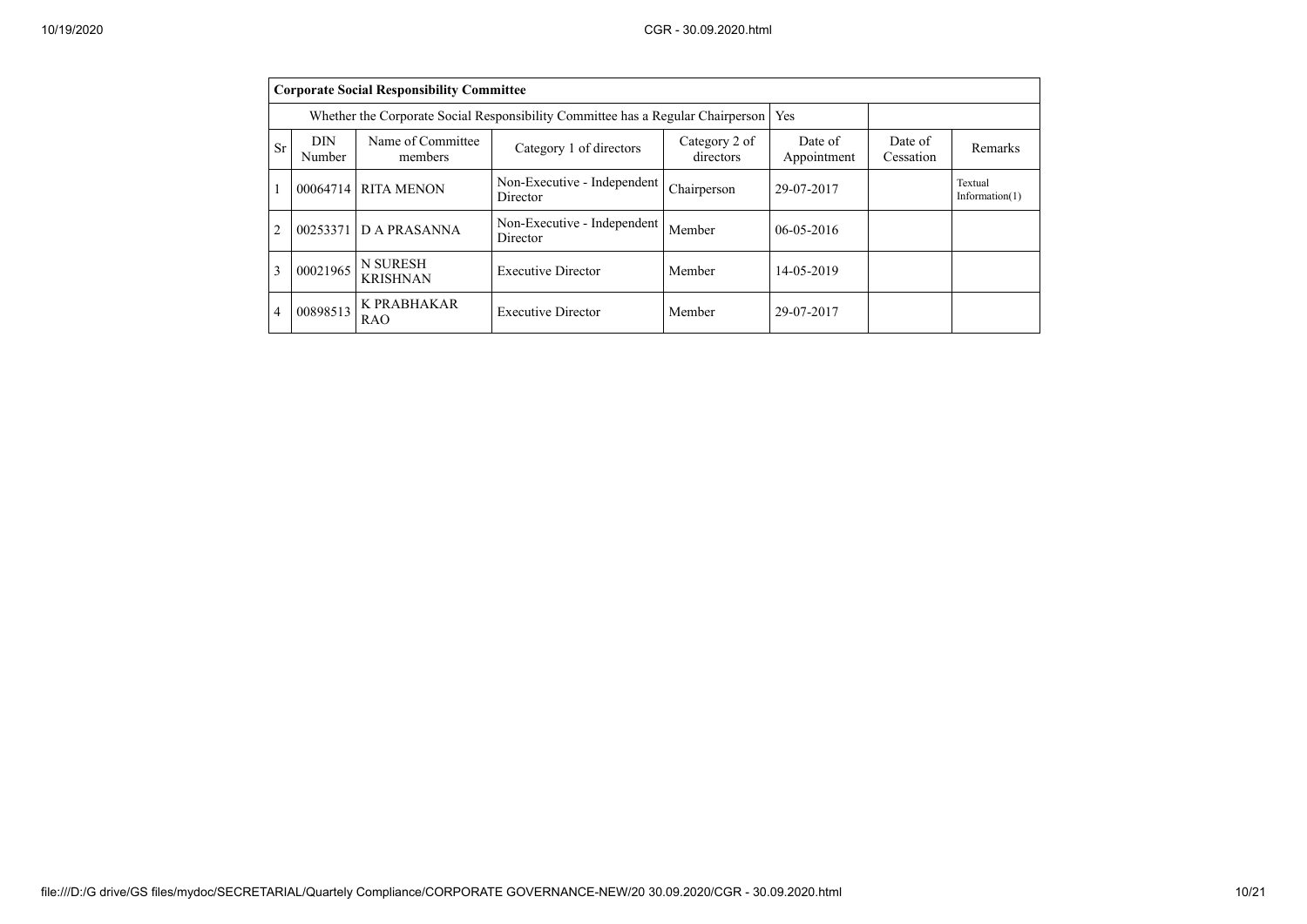|                        | <b>Sr Text Block</b>                                                                                                            |  |
|------------------------|---------------------------------------------------------------------------------------------------------------------------------|--|
| Textual Information(1) | Mrs. Rita Menon was appointed as a member of the committee on 29.07.2017 and designated as a<br>Chairperson w.e.f. $14.05.2019$ |  |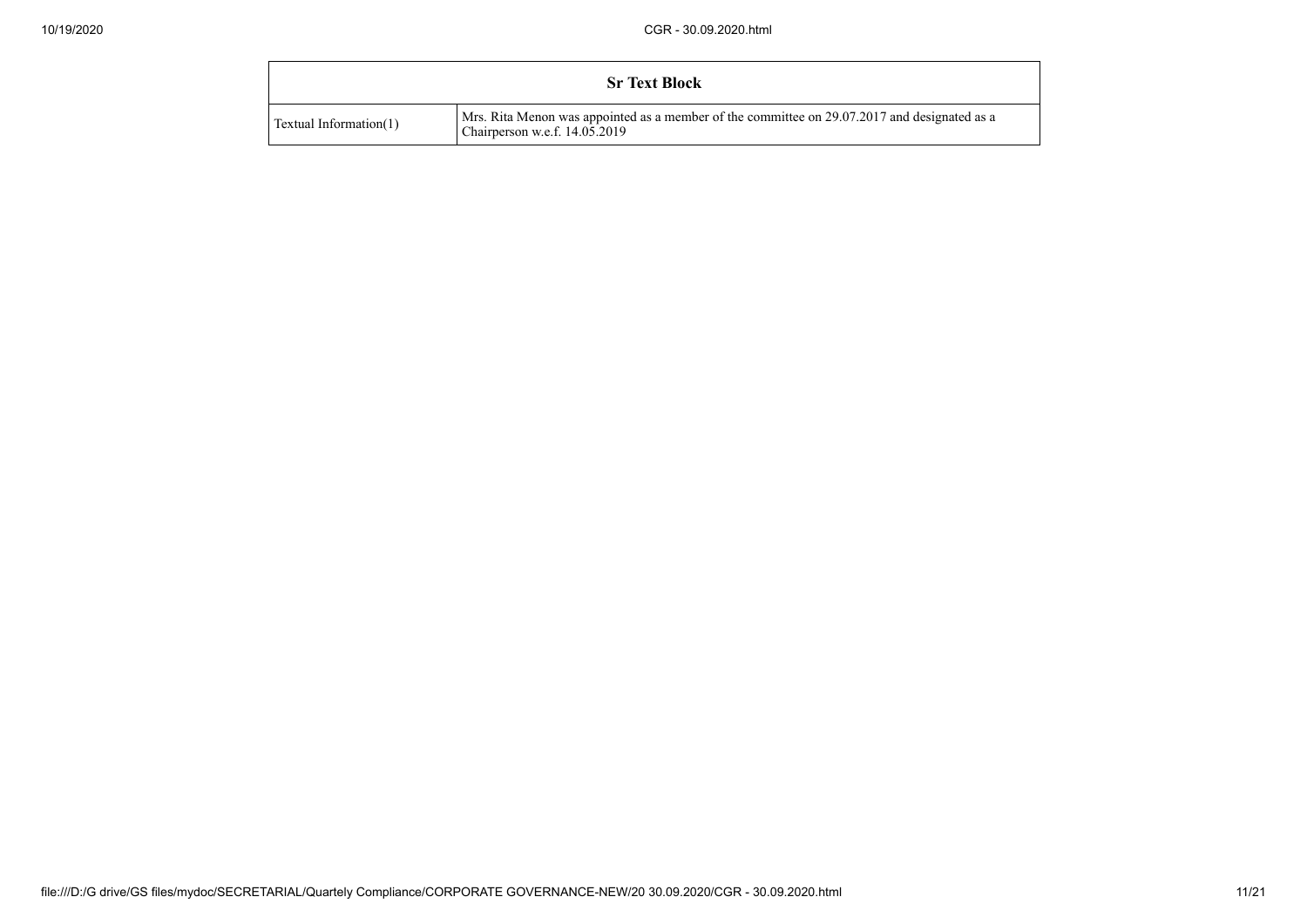| <b>Other Committee</b> |                                                                                                                                     |  |  |  |  |  |  |  |
|------------------------|-------------------------------------------------------------------------------------------------------------------------------------|--|--|--|--|--|--|--|
|                        | Sr   DIN Number   Name of Committee members   Name of other committee   Category 1 of directors   Category 2 of directors   Remarks |  |  |  |  |  |  |  |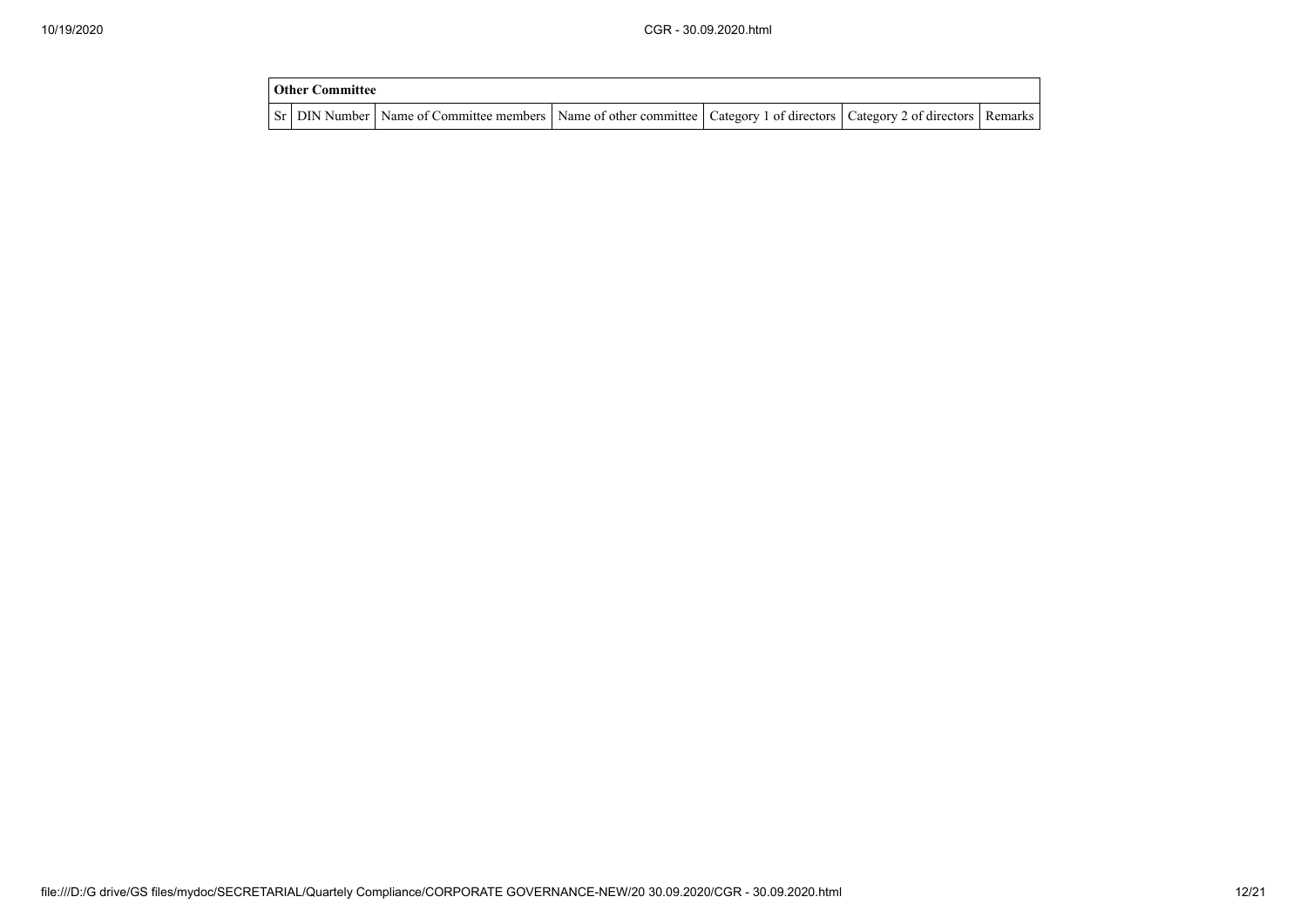|                                                                     | <b>Annexure 1</b>                                             |                                                               |                                                                   |                                       |                                                     |                                    |                                                           |
|---------------------------------------------------------------------|---------------------------------------------------------------|---------------------------------------------------------------|-------------------------------------------------------------------|---------------------------------------|-----------------------------------------------------|------------------------------------|-----------------------------------------------------------|
|                                                                     | <b>Annexure 1</b>                                             |                                                               |                                                                   |                                       |                                                     |                                    |                                                           |
|                                                                     | <b>III. Meeting of Board of Directors</b>                     |                                                               |                                                                   |                                       |                                                     |                                    |                                                           |
| Disclosure of notes on meeting of board of<br>directors explanatory |                                                               |                                                               |                                                                   |                                       |                                                     |                                    |                                                           |
| <b>Sr</b>                                                           | $Date(s)$ of meeting<br>$(if any)$ in the<br>previous quarter | $Date(s)$ of<br>meeting (if any)<br>in the current<br>quarter | Maximum gap between<br>any two consecutive (in<br>number of days) | Notes for<br>not<br>providing<br>Date | Whether<br>requirement of<br>Ouorum met<br>(Yes/No) | Number of<br>Directors<br>present* | No. of Independent<br>Directors attending<br>the meeting* |
|                                                                     | 12-06-2020                                                    |                                                               |                                                                   |                                       | Yes                                                 | 9                                  |                                                           |
| 2                                                                   |                                                               | 06-08-2020                                                    | 54                                                                |                                       | Yes                                                 | 8                                  |                                                           |
| 3                                                                   |                                                               | 15-09-2020                                                    | 39                                                                |                                       | Yes                                                 | 7                                  | 4                                                         |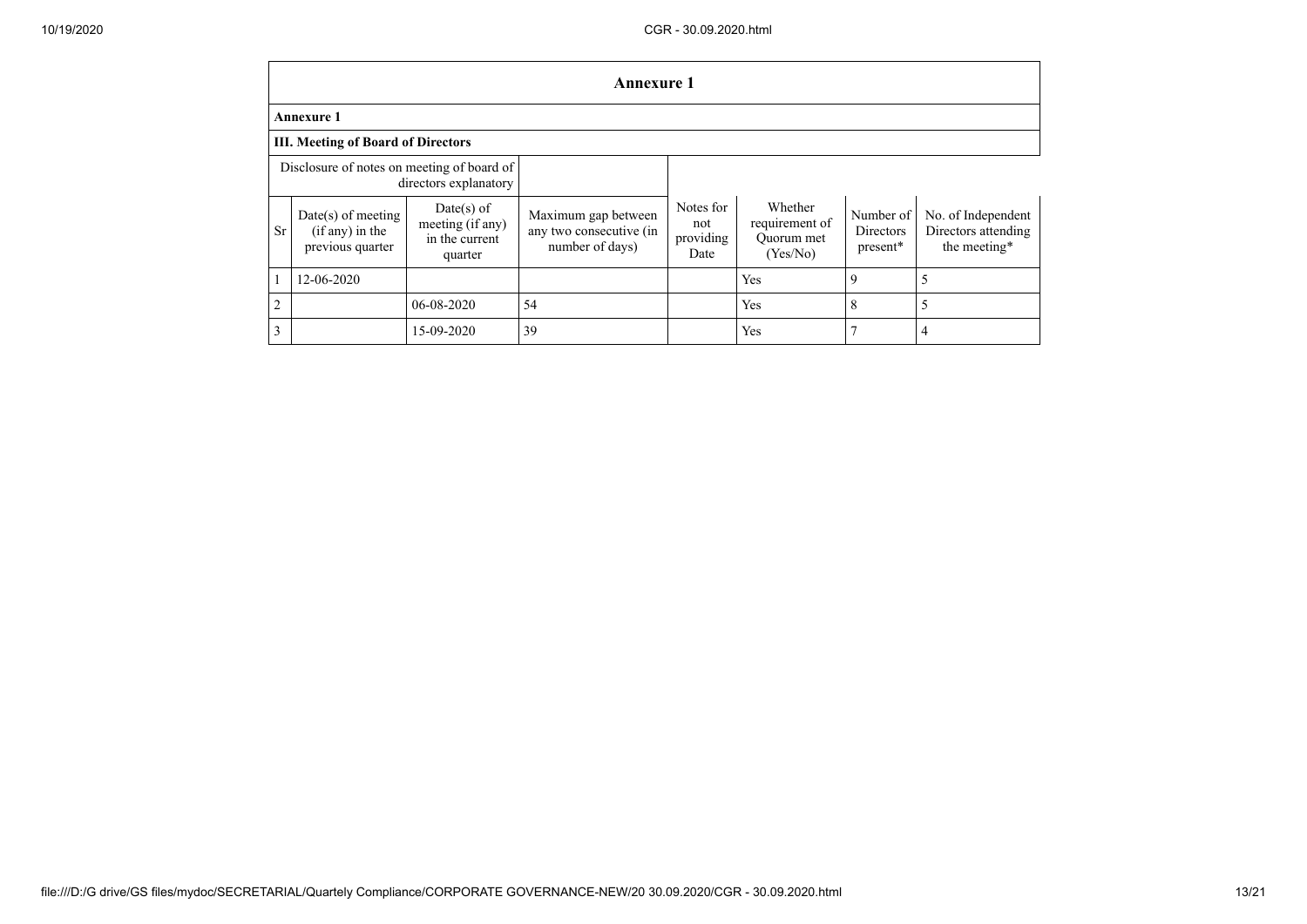|                | <b>Annexure 1</b>                |                                                                                                         |                                                                      |                               |                                       |                                                     |                                       |                                                                 |
|----------------|----------------------------------|---------------------------------------------------------------------------------------------------------|----------------------------------------------------------------------|-------------------------------|---------------------------------------|-----------------------------------------------------|---------------------------------------|-----------------------------------------------------------------|
|                | <b>IV. Meeting of Committees</b> |                                                                                                         |                                                                      |                               |                                       |                                                     |                                       |                                                                 |
|                |                                  |                                                                                                         | Disclosure of notes on meeting of committees explanatory             |                               |                                       |                                                     |                                       |                                                                 |
| <b>Sr</b>      | Name of<br>Committee             | $Date(s)$ of meeting (Enter dates<br>of Previous quarter and Current<br>quarter in chronological order) | Maximum gap<br>between any two<br>consecutive (in<br>number of days) | Name of<br>other<br>committee | Reson for<br>not<br>providing<br>date | Whether<br>requirement<br>of Quorum<br>met (Yes/No) | Number<br>of<br>Directors<br>present* | No. of<br>Independent<br>Directors<br>attending the<br>meeting* |
|                | Audit<br>Committee               | 12-06-2020                                                                                              |                                                                      |                               |                                       | Yes                                                 | 5                                     | 4                                                               |
| $\overline{2}$ | Audit<br>Committee               | 06-08-2020                                                                                              | 54                                                                   |                               |                                       | Yes                                                 | 4                                     | 4                                                               |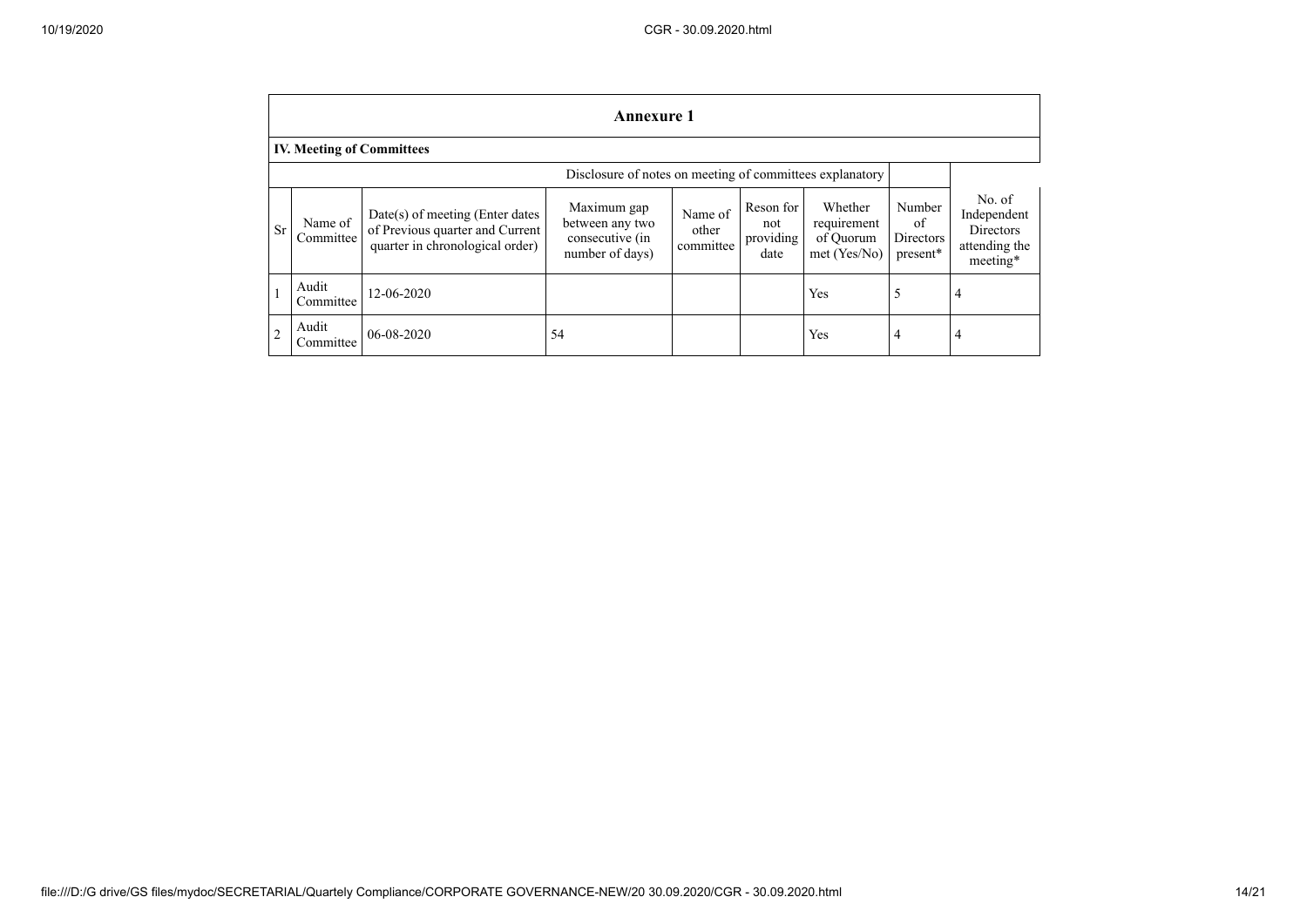|                | Annexure 1                                                                                                |                                  |                                                                    |  |  |  |
|----------------|-----------------------------------------------------------------------------------------------------------|----------------------------------|--------------------------------------------------------------------|--|--|--|
|                | V. Related Party Transactions                                                                             |                                  |                                                                    |  |  |  |
| Sr             | Subject                                                                                                   | Compliance status<br>(Yes/No/NA) | If status is "No" details of non-<br>compliance may be given here. |  |  |  |
|                | Whether prior approval of audit committee obtained                                                        | Yes                              |                                                                    |  |  |  |
| $\overline{2}$ | Whether shareholder approval obtained for material RPT                                                    | NA                               |                                                                    |  |  |  |
| 3              | Whether details of RPT entered into pursuant to omnibus approval<br>have been reviewed by Audit Committee | Yes                              |                                                                    |  |  |  |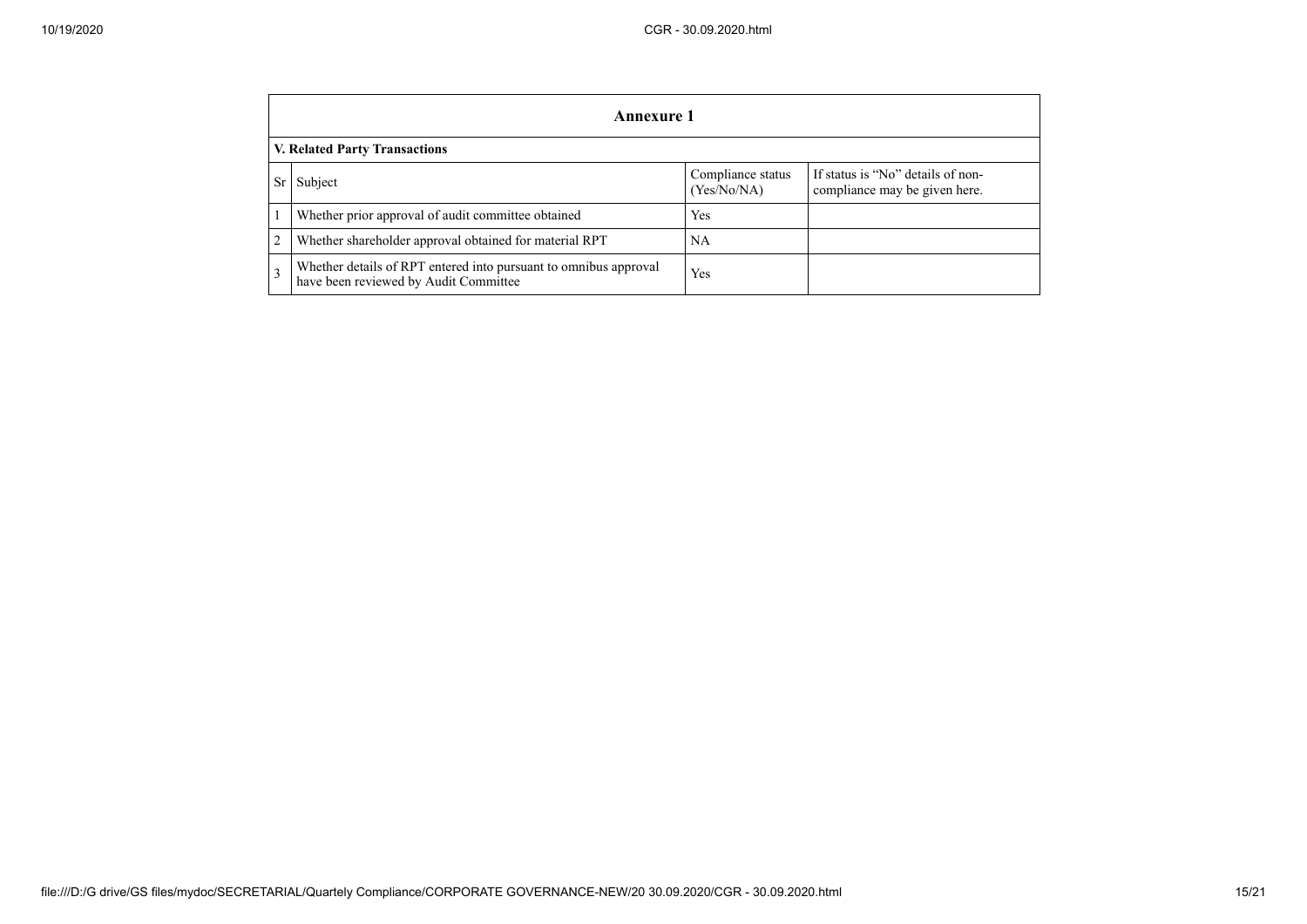|                 | <b>Annexure 1</b>                                                                                                                                                                                               |                               |  |  |  |  |
|-----------------|-----------------------------------------------------------------------------------------------------------------------------------------------------------------------------------------------------------------|-------------------------------|--|--|--|--|
|                 | <b>VI.</b> Affirmations                                                                                                                                                                                         |                               |  |  |  |  |
| Sr <sub>1</sub> | Subject                                                                                                                                                                                                         | Compliance<br>status (Yes/No) |  |  |  |  |
|                 | The composition of Board of Directors is in terms of SEBI (Listing obligations and disclosure requirements)<br>Regulations, 2015                                                                                | Yes                           |  |  |  |  |
| $\overline{c}$  | The composition of the following committees is in terms of SEBI(Listing obligations and disclosure requirements)<br>Regulations, 2015 a. Audit Committee                                                        | Yes                           |  |  |  |  |
| 3               | The composition of the following committees is in terms of SEBI(Listing obligations and disclosure requirements)<br>Regulations, 2015. b. Nomination & remuneration committee                                   | Yes                           |  |  |  |  |
| $\overline{4}$  | The composition of the following committees is in terms of SEBI(Listing obligations and disclosure requirements)<br>Regulations, 2015. c. Stakeholders relationship committee                                   | Yes                           |  |  |  |  |
| 5               | The composition of the following committees is in terms of SEBI(Listing obligations and disclosure requirements)<br>Regulations, 2015. d. Risk management committee (applicable to the top 500 listed entities) | NA                            |  |  |  |  |
| 6               | The committee members have been made aware of their powers, role and responsibilities as specified in SEBI<br>(Listing obligations and disclosure requirements) Regulations, 2015.                              | Yes                           |  |  |  |  |
| $\overline{7}$  | The meetings of the board of directors and the above committees have been conducted in the manner as specified in<br>SEBI (Listing obligations and disclosure requirements) Regulations, 2015.                  | Yes                           |  |  |  |  |
| 8               | This report and/or the report submitted in the previous quarter has been placed before Board of Directors.                                                                                                      | Yes                           |  |  |  |  |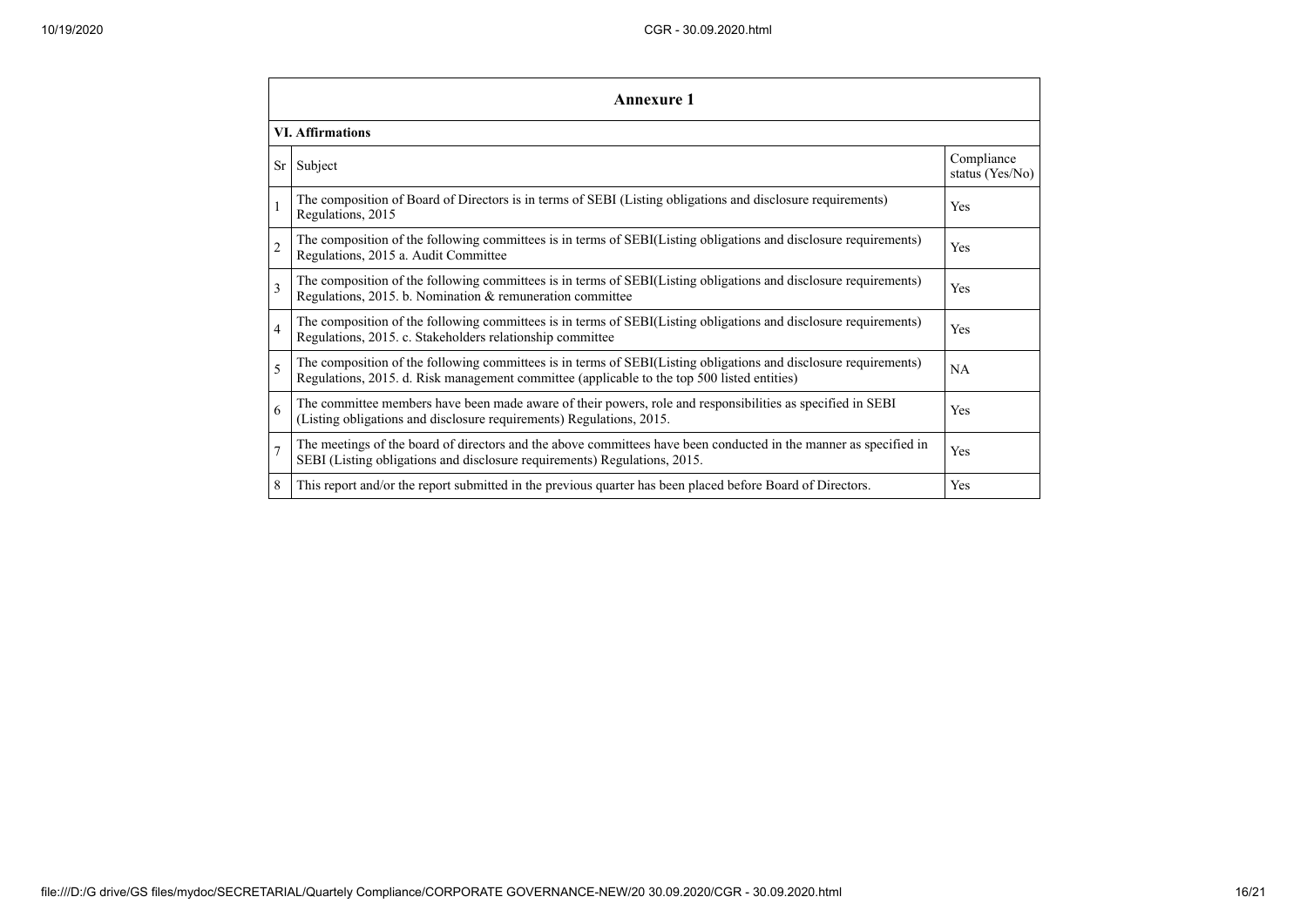|           | <b>Annexure 1</b> |                                          |  |  |  |
|-----------|-------------------|------------------------------------------|--|--|--|
| <b>Sr</b> | Subject           | Compliance status                        |  |  |  |
|           | Name of signatory | Vijayamahantesh Khannur                  |  |  |  |
|           | Designation       | Company Secretary and Compliance Officer |  |  |  |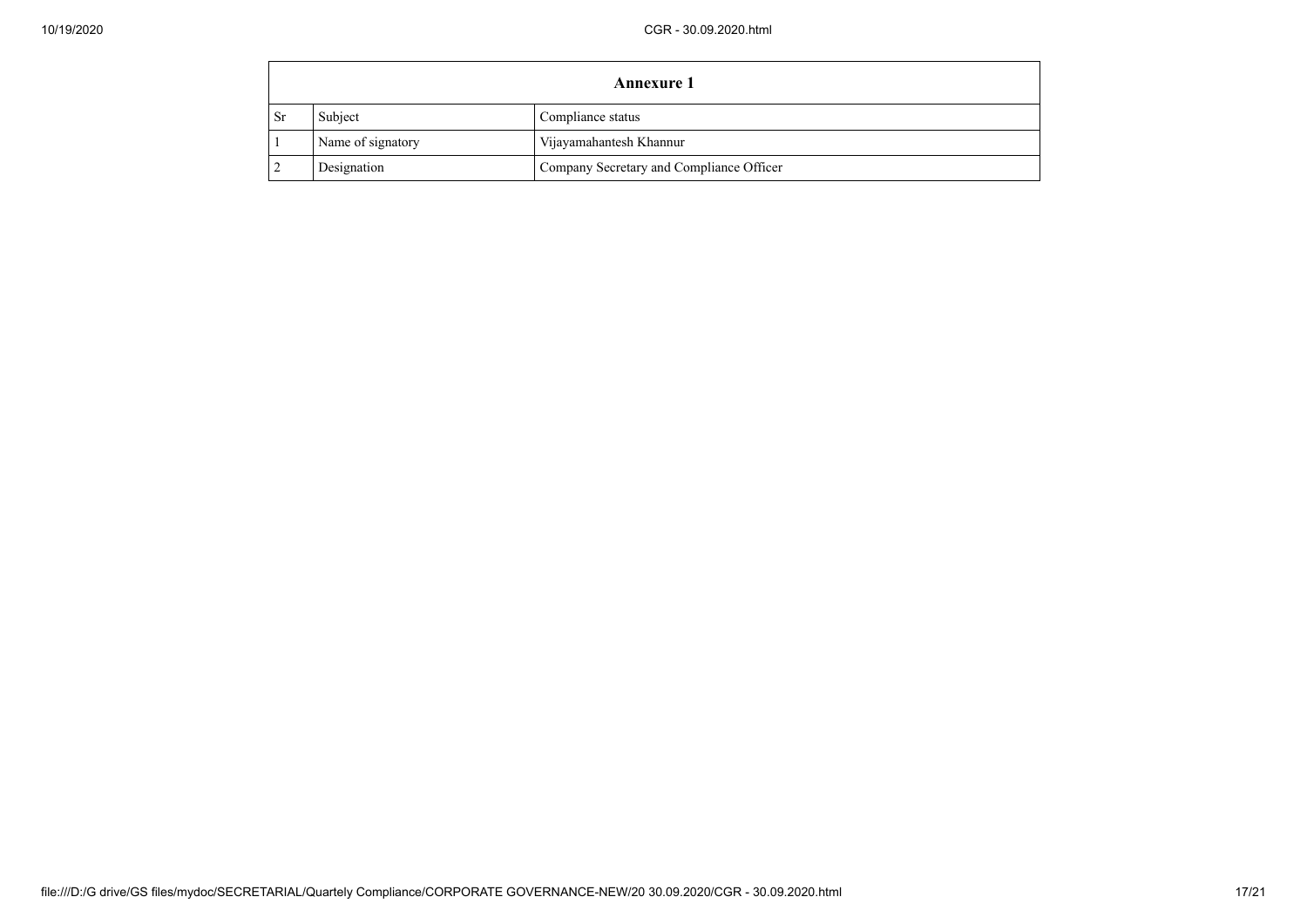|                | <b>Annexure III</b>                                                                                                                                                                  |                                              |                                     |                                                                      |  |  |
|----------------|--------------------------------------------------------------------------------------------------------------------------------------------------------------------------------------|----------------------------------------------|-------------------------------------|----------------------------------------------------------------------|--|--|
|                | <b>III.</b> Affirmations                                                                                                                                                             |                                              |                                     |                                                                      |  |  |
| <b>Sr</b>      | Particulars                                                                                                                                                                          | Regulation<br>Number                         | Compliance<br>status<br>(Yes/No/NA) | If status is "No" details of<br>non-compliance may be<br>given here. |  |  |
|                | Copy of the annual report including balance sheet, profit and loss account,<br>directors report, corporate governance report, business responsibility<br>report displayed on website | 46(2)                                        | Yes                                 |                                                                      |  |  |
| $\overline{2}$ | Presence of Chairperson of Audit Committee at the Annual General<br>Meeting                                                                                                          | 18(1)(d)                                     | Yes                                 |                                                                      |  |  |
| $\overline{3}$ | Presence of Chairperson of the nomination and remuneration committee at<br>the annual general meeting                                                                                | 19(3)                                        | Yes                                 |                                                                      |  |  |
| $\overline{4}$ | Presence of Chairperson of the Stakeholder Relationship committee at the<br>annual general meeting                                                                                   | 20(3)                                        | <b>Yes</b>                          |                                                                      |  |  |
| 5              | Whether "Corporate Governance Report" disclosed in Annual Report                                                                                                                     | $34(3)$ read with<br>para C of<br>Schedule V | Yes                                 |                                                                      |  |  |
|                | Any other information to be provided                                                                                                                                                 |                                              |                                     |                                                                      |  |  |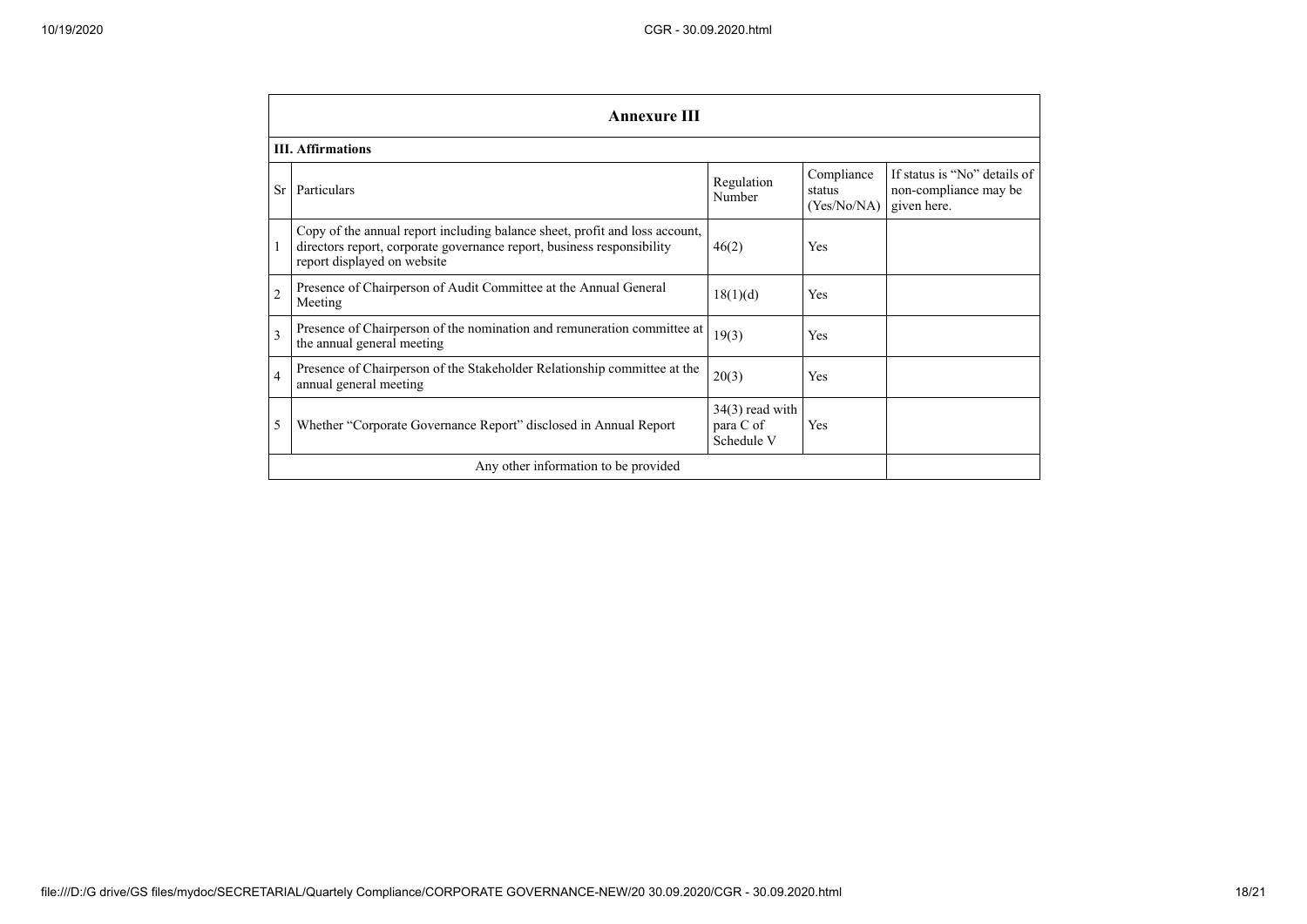|                                                              | <b>Annexure III</b> |                         |  |
|--------------------------------------------------------------|---------------------|-------------------------|--|
|                                                              | Name of signatory   | Vijayamahantesh Khannur |  |
| Company Secretary and Compliance Officer<br>Designation<br>- |                     |                         |  |